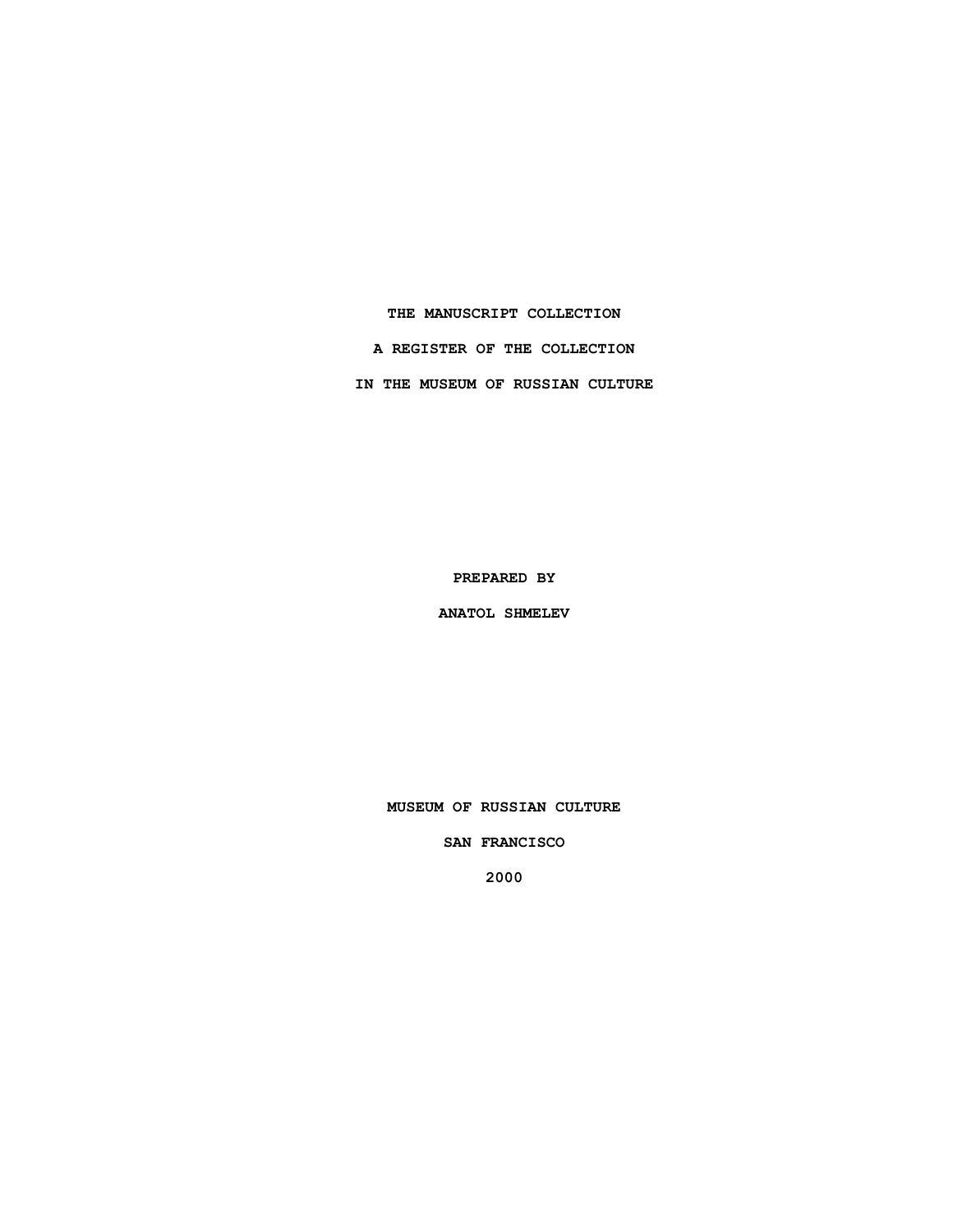#### **SCOPE AND CONTENT NOTE**

### **THE MANUSCRIPT COLLECTION**

**This collection contains individual holographs and typescripts (with occasional associated correspondence) donated either directly to the Museum or submitted to Russkaia zhizn' and subsequently deposited in the Museum. Most of the materials are in Russian or English, and include fiction, memoirs, and article- or book-length studies on historical, political, or social themes. The earliest manuscripts, though undated, are Nestor Kukol'nik's "Tolkovanie Evangeliia," and a series of lives of Russian saints (unidentified author), followed by Archbishop Nikolai of Japan's (Nikolai Kasatkin) "Iaponiia s tochki zreniia Khristianskoi missii" (1869).**

**Detailed processing and preservation microfilming for these materials were made possible by a generous grant from the National Endowment for the Humanities and by matching funds from the Hoover Institution and Museum of Russian Culture. The grant also provides depositing a microfilm copy in the Hoover Institution Archives. The original materials and copyright to them (with some exceptions) are the property of the Museum of Russian Culture, San Francisco. A transfer table indicating corresponding box and reel numbers is appended to this register.**

**The Hoover Institution assumes all responsibility for notifying users that they must comply with the copyright law of the United States (Title 17 United States Code) and Hoover Rules for the Use and Reproduction of Archival Materials.**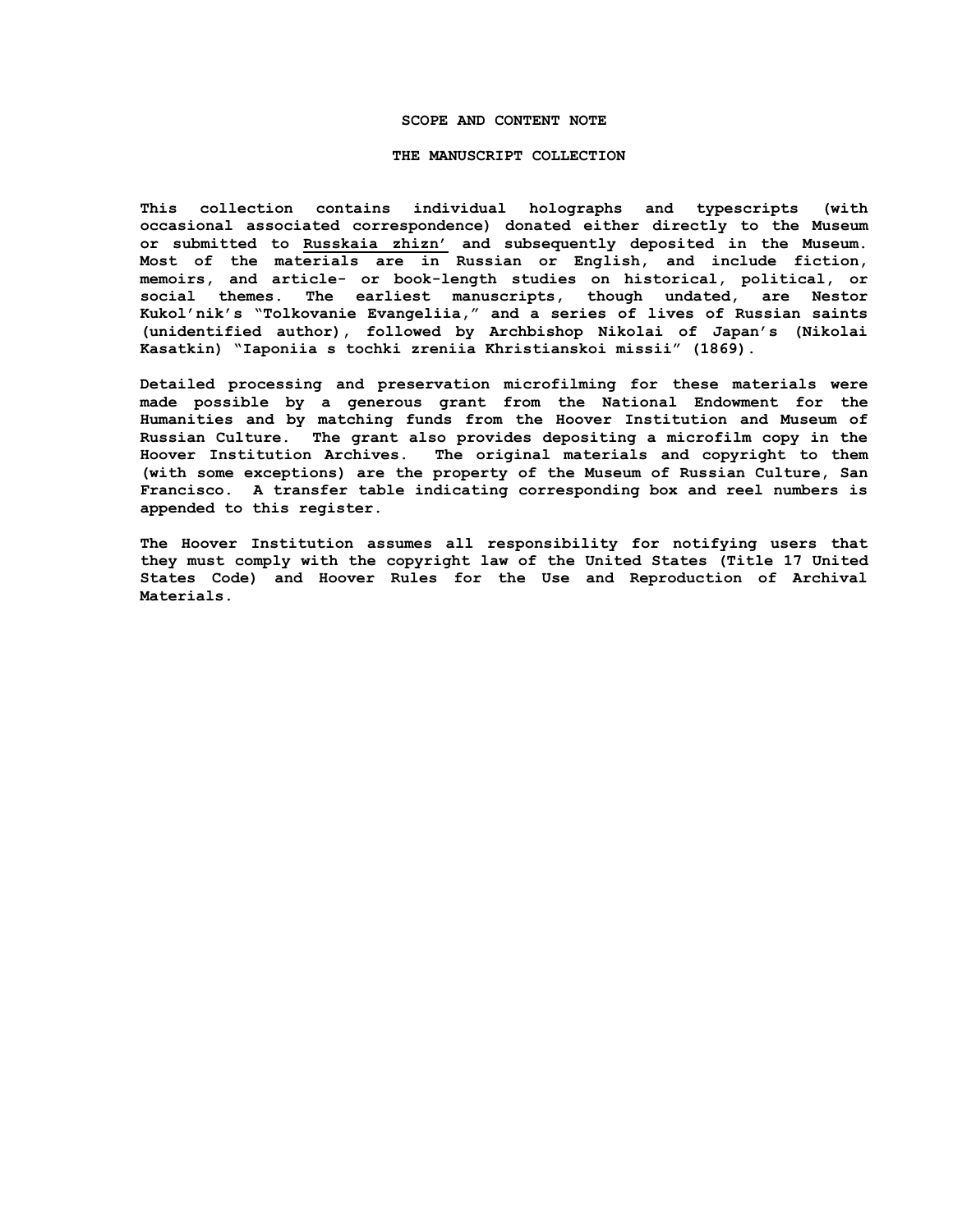## **REGISTER**

# **THE MANUSCRIPT COLLECTION**

# **SERIES DESCRIPTION:**

| Box Nos | Series                                                                                                                                                                                                                                        |
|---------|-----------------------------------------------------------------------------------------------------------------------------------------------------------------------------------------------------------------------------------------------|
| $1 - 9$ | MANUSCRIPTS, 1869-1990. Articles, books, diaries and<br>memoirs arranged alphabetically by author - and<br>chronologically by title therein - with unidentified and<br>anonymous works, arranged alphabetically by title,<br>preceding others |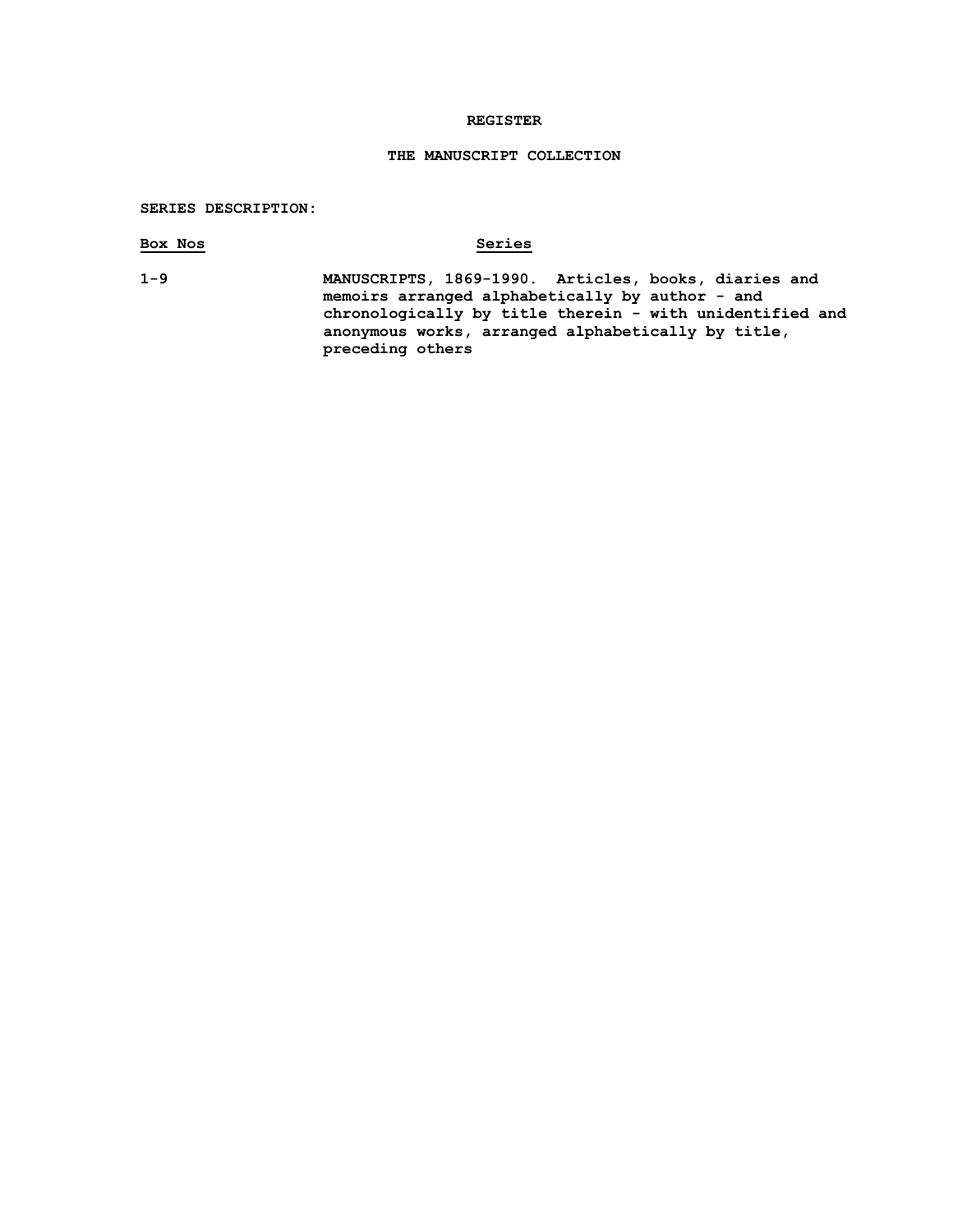|         | Box Folder     |                                                                       |
|---------|----------------|-----------------------------------------------------------------------|
| Nos Nos |                | Contents                                                              |
| 1.      |                | MANUSCRIPTS, 1869-1990                                                |
|         |                | Unidentified                                                          |
|         | 1              | Notes on Russian military history, n.d. Holograph<br>and typescript   |
|         | $\overline{2}$ | "Pochestnyi pir u kniazia Vladimira-Krasnogo                          |
|         |                | Solnyshka, " 1926. Typescript (play)                                  |
|         | 3              | Series of lives of Russian saints, composed                           |
|         |                | apparently some time in the mid-19th century,                         |
|         |                | with a letter from Archbishop Ioann                                   |
|         |                | (Shakhovskoi) to A. A. Sollogub, 1983,                                |
|         |                | describing their provenance, n.d. Holograph                           |
|         |                | and typescript                                                        |
|         | 4              | Series of writings on Russian history and culture,                    |
|         |                | including article on Nicholas I and on Russian                        |
|         |                | songs, 1983. Holograph. Also includes                                 |
|         |                | photograph of unidentified individuals                                |
|         | 5              | "Spetsial'nye terminy i vyrazheniia lagernikov                        |
|         |                | Solovetskogo lageria," n.d. Holograph                                 |
|         | 6              | "Vospominaniia o krushenii tsarskago poiezda bliz                     |
|         |                | stantsii Borki 17-go oktiabria 1888 goda, "n.d.                       |
|         | 7              | Typescript<br>A., Colonel, "Portret Imperatritsy," and other sketches |
|         |                | of military life, n.d. Typescript                                     |
|         | 8              | Aattonen, "Ingermanlandiia," n.d. Typescript                          |
|         | 9              | Albus, "Dreams: Psikhologicheskii etiud," n.d.                        |
|         |                | Typescript                                                            |
|         |                | Alekhin, S.                                                           |
|         | 10             | "Nemonarkhist o monarkhii," 1985 June 4.                              |
|         |                | Typescript                                                            |
|         | 11             | "Vlasovskoe dvizhenie i voina s kommunizmom," 1983                    |
|         |                | August 30. Typescript                                                 |
|         | 12             | Aleksandrovskii, G., "Russkaia emigratsiia v                          |
|         |                | Chekhoslovakii, " n.d. Typescript                                     |
|         | 13             | Andrets, N., "Skitaniia po Evrope," 1949. Holograph                   |
|         |                | Antonov, V. See Pranskevich, A.                                       |
|         | 14             | Averchenko, Arkadii, "Entsiklopedicheskii slovar'," n.d.              |
|         | 15             | Holograph<br>Balakan (?), untitled short story in letter form, 1949   |
|         |                | January 27. Holograph                                                 |
|         | 16             | Barkalov, L., "Byt' ili ne byt'," n.d. Typescript                     |
|         | 17             | Berin-Bey, Boris, "Yksitiosta ja puoli vuotta Stalinin                |
|         |                | paratiisissa 1945-1956," [1957]. Typescript                           |
| 2.      |                | Bigaev, N.                                                            |
|         | 1              | "Kharakteristika russkago naroda," n.d. Holograph                     |
|         | $\overline{2}$ | "Rossiiskaia Imperiia-Kontinent," n.d. Holograph                      |
|         | 3              | Bodisco, M. A., "Fortifikatsiia v sovremennoi voine i                 |
|         |                | eia znachenie, " 1931 February 15. Holograph                          |
|         | 4              | Bogacheva-Baskakova, E. V., untitled memoirs of life in               |
|         |                | Pushkin, USSR, under Nazi occupation, 1941-1944,                      |
|         |                | [1969]. Holograph                                                     |
|         | 5              | Bolotina, Kleopatra, "V'iuga," n.d. Typescript                        |
|         | 6              | Brovtsyn, B., "Stopiatidesiatiletiie so dnia osnovaniia               |
|         |                | Imperatorskogo Uchilishcha Pravovedeniia," [1985].<br>Typescript      |
|         |                |                                                                       |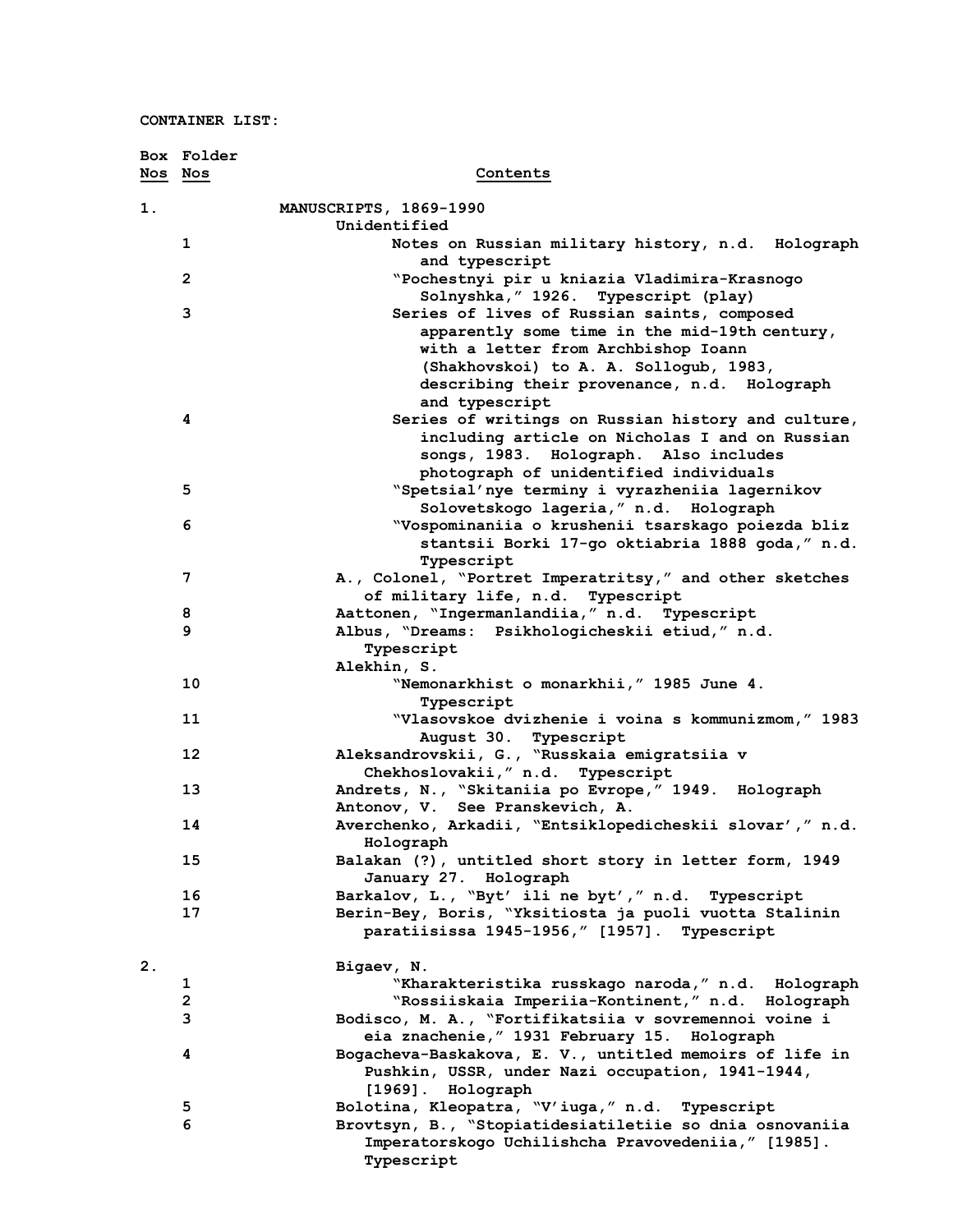|    | 2. (Contd.)    | MANUSCRIPTS (Contd.)                                      |
|----|----------------|-----------------------------------------------------------|
|    | 7              | Chedanov, V. G., "Zakon deistviia slozhnogo rychaga,"     |
|    |                | [1933]. Typescript. Includes diagram and attachment       |
|    | 8              | Chernigovets, open letter to Alexander Solzhenitsyn,      |
|    |                | 1974 February 16. Typescript                              |
|    | 9              | Chertkov, Georgii, "Tam, gde vossiial miru svet razuma,"  |
|    |                | 1977 December 29. Typescript                              |
|    | 10             | Davydov, Boris, "Nedra satany: Povest'-satira," 1966.     |
|    |                |                                                           |
|    |                | Typescript                                                |
|    | 11             | Deepe, Joan, "The Russians in San Francisco," 1981 May.   |
|    |                | Typescript                                                |
|    | 12             | Dobrovol'skii-Zavadskoi, N. A., "Zhizn' v Evropie:<br>Eia |
|    |                | trevogi i upovaniia," lecture read before the             |
|    |                | Obshchestvo zashchity russkogo rebenka, San               |
|    |                | Francisco, California, 1947 September 22. Holograph       |
|    | 13             | Dobuzhinskii, M., "Nautilus," n.d. Typescript             |
|    | 14             | Dubrovskii, A. P., "Otverzhennye i obrechennye," 1982.    |
|    |                | Typescript                                                |
|    | 15             | Egorov, K. D., "Mamino kreslo," n.d. Typescript           |
|    | 16             | F-n, A., "Germaniia ot denezhnoi reformy do               |
|    |                | segodniashnego dnia," n.d. Holograph                      |
|    | 17             | Fe, Eduard von, diary and field-book, 1915-1918.          |
|    |                | Holograph (Fe was a subaltern in the 3rd company of       |
|    |                | the First Turkestan Sapper Battalion)                     |
|    | 18             | Fedin, untitled thoughts on historical and philosophical  |
|    |                | issues and Russia's place in the march of                 |
|    |                | civilization, n.d. Holograph                              |
|    | 19             | Fedorov, N. V., "Fakty iz istorii Imperatorskoi Rossii,"  |
|    |                | n.d. Typescript                                           |
|    | 20             | Fedorov, Nikolai, "Nasushchnaia zadacha emigratsii,"      |
|    |                | 1949 March 10. Holograph                                  |
|    |                |                                                           |
| 3. | 1              | Fedorova, Nina, The Family, 1940. Holograph               |
|    | $\overline{2}$ | Fokskroft, Elizaveta Grigor'evna, "Obitel' pod            |
|    |                | Parizhem, " n.d. Typescript                               |
|    | 3              | Gladstone, Michael, "Rozhdestvo Khristovo v Amerike,"     |
|    |                | 1949 December 26. Holograph (poem)                        |
|    | 4              | Golovachev, Mstislav Petrovich, "Rol' rossiiskoi          |
|    |                | emigratsii v sovremennykh usloviiakh," lecture            |
|    |                | delivered before the Ob"edinennaia Russko-                |
|    |                | Amerikanskaia assotsiatsiia, San Francisco,               |
|    |                | California, 1956 February 19. Typescript                  |
|    | 5              | Grinenko, V. Kh., "O zabluzhdeniiakh i posliedstviiakh,"  |
|    |                | Typescript (relates to Russian émigré<br>1960.            |
|    |                | monarchism)                                               |
|    | 6              | Grinevich, Ivan, "Na Paskhie," and two other short        |
|    |                | sketches, n.d. Holograph                                  |
|    | 7              | Iashnova, O., "Poezdka v Solovetskii monastyr' v 1915     |
|    |                | g., " 1954 November 22. Typescript                        |
|    | 8              | Karamzin, Aleksandr Aleksandrovich, "Egor Petrovich       |
|    |                | Zhant'ev (Sirkiska), "1915(?) January 4. Holograph        |
|    |                | (fragment of memoirs)                                     |
|    |                |                                                           |
|    | 9              | Kartashev, Anton, "Dukhovnaia shkola v Rossii," 1947      |
|    |                | August 14. Typescript                                     |
|    |                | Kasatkin, Nikolai. See Nikolai, Archbishop of Japan       |
|    | 10             | Korchevskoi, I., "Russkii iazyk," n.d. Holograph          |
|    | 11             | Kosarev, A. P., "Tragediia osvobozhdennykh i              |
|    |                | vernuvshikhsia, "1952. Typescript                         |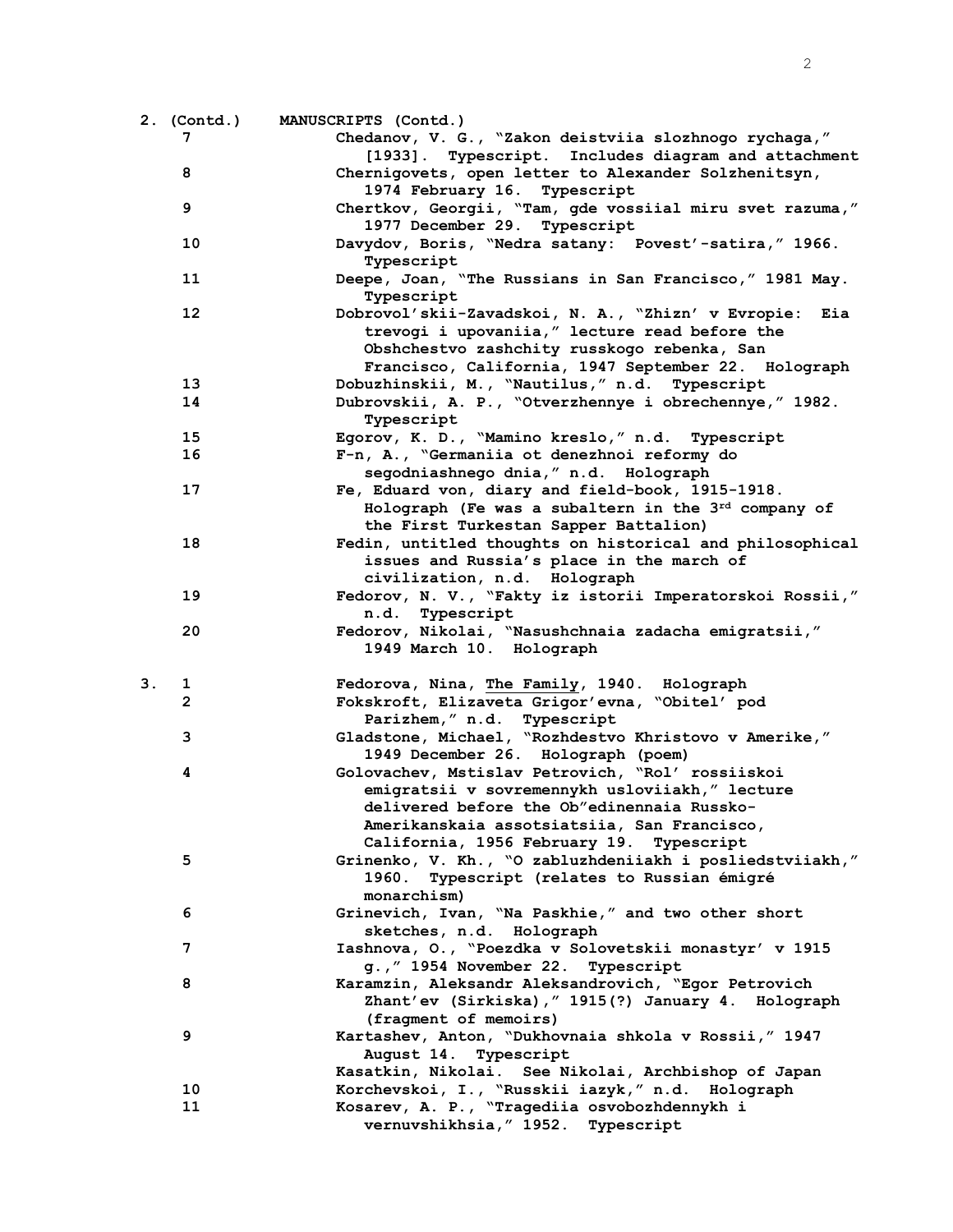|    | $3.$ (Contd.)  | MANUSCRIPTS (Contd.)                                                                                                  |
|----|----------------|-----------------------------------------------------------------------------------------------------------------------|
|    | 12             | Kropotov, E. A., "Voprosy novieishago sel'skago                                                                       |
|    |                | khoziaistva, " n.d. Typescript                                                                                        |
| 4. | 1              | Kropotov, E. A., "Voprosy novieishago sel'skago<br>khoziaistva" (Contd.)                                              |
|    | $\mathbf{2}$   | Kube, Mikhail Oskarovich, "Kratkii ocherk istorii                                                                     |
|    |                | russkogo flota, "1947. Typescript                                                                                     |
|    | 3              | Kukol'nik, Nestor Vasil'evich, "Tolkovanie Evangeliia,"<br>n.d. Holograph                                             |
|    | 4              | Larin, G., "Vtoraia chast' doklada 'Monarkhiia ili<br>Respublika'," n.d. Holograph                                    |
|    | 5              | Lavrova, Nadia, "Professors," 1934 May. Typescript<br>Le Heart, Avenir                                                |
|    | 6              | "Photographic Composition," n.d. Typescript                                                                           |
|    | 7              | "Astralida: Little Princess of Heaven," 1940.                                                                         |
|    |                | Typescript                                                                                                            |
|    | 8              | Coloring Photographs in Oil and Water Colors,                                                                         |
|    |                | 1945. Printed copy                                                                                                    |
|    | 9              | Levenets, Boris Vladimirovich, "Russkaia armiia na                                                                    |
|    |                | Rumynskom fronte v 1916 godu, " 1916 December.                                                                        |
|    |                | Holograph. Includes attached correspondence,                                                                          |
|    |                | biographical note and inserts                                                                                         |
|    | 10             | Levitskii, E. L. "Fevral'skie dni," n.d. Typescript.                                                                  |
|    |                | Includes attached poem                                                                                                |
| 5. |                | Liusta                                                                                                                |
|    | 1              | "Iz sovetskoi deistvitel'nosti," n.d. Typescript                                                                      |
|    | $\overline{2}$ | "Sovetskaia deistvitel'nost': Inostrantsy v                                                                           |
|    |                | Sovetskoi Rossii," n.d. Typescript                                                                                    |
|    | $3 - 4$        | Luknitskii, Vladimir Vsevolodovich, "Ukhod za granitsu:                                                               |
|    |                | zhizn' za rubezhom," n.d. Typescript (life in                                                                         |
|    |                | Shanghai, 1922-1946)                                                                                                  |
|    |                | Maevskii, Vl.                                                                                                         |
|    | 5              | "Gosudarevy sapery," n.d. Holograph                                                                                   |
|    | 6              | "Po povodu narekanii, " n.d. Typescript                                                                               |
|    | 7              | Maksimov, Nikolai, "Chto takoe bol'shevizm," n.d.                                                                     |
|    |                | Typescript                                                                                                            |
|    | 8              | Maleevskii, V. A. "Velikii kniaz' Kirill Vladimirovich i<br>kniaz' Vladimir Kirillovich," 1977 June 15.<br>Typescript |
|    | 9              | Mariian, N., "Iz istorii Vtoroi mirovoi voiny na                                                                      |
|    |                | odesskikh rubezhakh, " n.d. Typescript                                                                                |
|    | 10             | Mashevskii, K. P., "Moi vospominaniia o gimnazii i SPb                                                                |
|    |                | Gornom institutie, " 1969 January. Holograph and                                                                      |
|    |                | typescript                                                                                                            |
|    | 11             | Mashevskii, N. P., "Tak bylo: Istoriia odnoi liubvi,"                                                                 |
|    |                | 1922 June. Typescript                                                                                                 |
|    |                | Matveeva, Kapitolina N.                                                                                               |
|    | 12             | "Taiga gorit," 1944 November 3. Holograph                                                                             |
|    | 13             | "Slu-u-u-sha-a-ai!" 1944 November 10. Holograph                                                                       |
|    | 14             | Meier, Mariia Fedorovna (?), "The Great American                                                                      |
|    |                | Secret," n.d. Holograph. Includes attached                                                                            |
|    |                | photographs                                                                                                           |
| 6. | 1              | Miasnitskii, I. I., "Syshchik: Original'naia komediia-                                                                |
|    |                | fars v 3-kh deist., " n.d. Typescript                                                                                 |
|    | $\overline{2}$ | Milenko, G. L., "Staraia russkaia advokatura i N. P.                                                                  |
|    |                | Karabchevskii, " n.d. Typescript                                                                                      |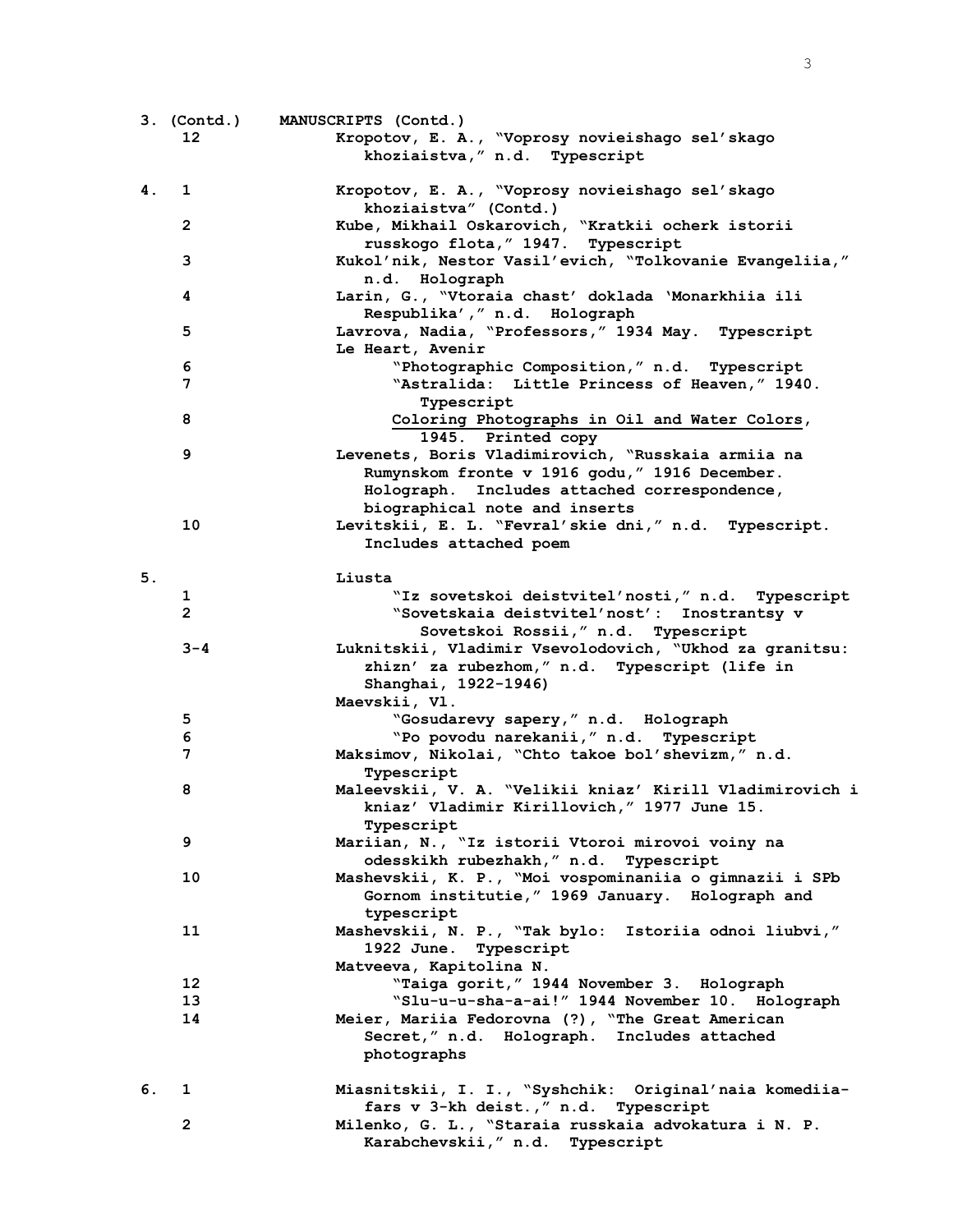|    | 6. (Contd.) | MANUSCRIPTS (Contd.)<br>Miller, K. K.                       |
|----|-------------|-------------------------------------------------------------|
|    | 3           | "Angliiskii opyt," n.d. Holograph                           |
|    | 4           | "Diela evropeiskiia," n.d. Holograph                        |
|    | 5           |                                                             |
|    |             | Mishunin, Nikolai, "Nishchenka," 1949 January.<br>Holograph |
|    | 6           | Moiseev, G. M., "Letopis' beloi sem'i," 1982.               |
|    |             |                                                             |
|    |             | Typescript. Includes attached photographs and               |
|    |             | correspondence, and two brief sketches                      |
|    | 7           | Monkevich, Viktor I., "Dvadtsat' dnei na transporte         |
|    |             | 'General Sturgis': Iz dnevnika zhurnalista," 1949.          |
|    |             | Holograph                                                   |
|    | 8           | Muravin, Viktor Romanovich, "Potomok Ermaka: Roman,"        |
|    |             | Typescript. Includes attached poems<br>1985.                |
|    | 9           | Nalbandov, Vladimir, "Zamietka k voprosu o polozhenii       |
|    |             | prodovol'stviia v Krymu v 1918 i 1920 gg., "1948            |
|    |             | August 11. Holograph                                        |
|    | 10          | Nelidova-Fiveiskaia, Lidiia, "A. S. Griboedov," 1945        |
|    |             | July 4. Typescript                                          |
|    |             | Nikitina, Sofiia                                            |
|    | 11          | "Svetloi pamiati moei materi Ol'gi Pavlovny                 |
|    |             | Churkinoi, "1967. Typescript                                |
|    | 12          | "Istoriia moei zhizni: Kniga piataia, "1970.                |
|    |             | Typescript                                                  |
|    | 13          | Nikolai, Archbishop of Japan (Nikolai Kasatkin),            |
|    |             | "Iaponiia s tochki zreniia Khristianskoi missii,"           |
|    |             | Russkii viestnik, 1869 September. Holograph                 |
|    | 14          | Oriol', Elena, "Niania," 1946. Typescript                   |
|    | 15          | Pavlov, Leonid, Tebe, Andreevskii flag, 1977.               |
|    |             | Typescript. Includes material not printed in the            |
|    |             | published edition                                           |
|    |             |                                                             |
| 7. | 1           | Pavlov, Leonid, Tebe, Andreevskii flag (Contd.)             |
|    | 2           | Pavlyuk, Ivan, "A Kulak," n.d. Typescript                   |
|    | 3           | Ploss, Taisiia, "Nasha semeinaia khronika," 1963.           |
|    |             | Holograph                                                   |
|    | 4           | Podstavina, G. G., "Moi pedagogicheskii put'," 1970         |
|    |             | April 19. Typescript                                        |
|    | 5           | Popov, K., "V Zarubiezhnom soiuzie invalidov," n.d.         |
|    |             | Typescript                                                  |
|    | 6           | Porokhovshchikov, P. S. (pseud. - P. Sergieich),            |
|    |             | "Pushkin za sovietskim rubezhom," n.d. Typescript           |
|    | 7           | Pranskevich, Anton (pseud. - V. Antonov),                   |
|    |             | "Neofitsial'noe iskusstvo v Rossii," 1985.                  |
|    |             |                                                             |
|    | 8           | Typescript                                                  |
|    |             | Pravoslavnyi, "Eshche o Pravoslavii," 1949 August.          |
|    |             | Holograph<br>Prigodina, Iuliia                              |
|    |             |                                                             |
|    | 9           | "Gornopromyshlennyi Iug Rossii v semidesiatykh              |
|    |             | godakh proshlago vieka," n.d. Typescript                    |
|    | 10          | "Mater'ialy po elektrifikatsii Donetskago                   |
|    |             | basseina, " n.d. Typescript                                 |
|    |             | Raiskii, Nikolai. See Rikhter, Nikolai                      |
|    | 11          | Rikhter, Nikolai (pseud. - N. Raiskii), "Krasnyi Dekan      |
|    |             | ili dukhovnyi predatel'," 1949 April 25.<br>Typescript      |
|    | 12          | Rubanov, Lev Stepanovich, "Klub 'Mednyi vsadnik',"          |
|    |             | Mosty, 1967.<br>Typescript                                  |
|    | 13          | Samarin, Vladimir, "Ocherki rossiiskoi emigratsii," n.d.    |
|    |             | Typescript                                                  |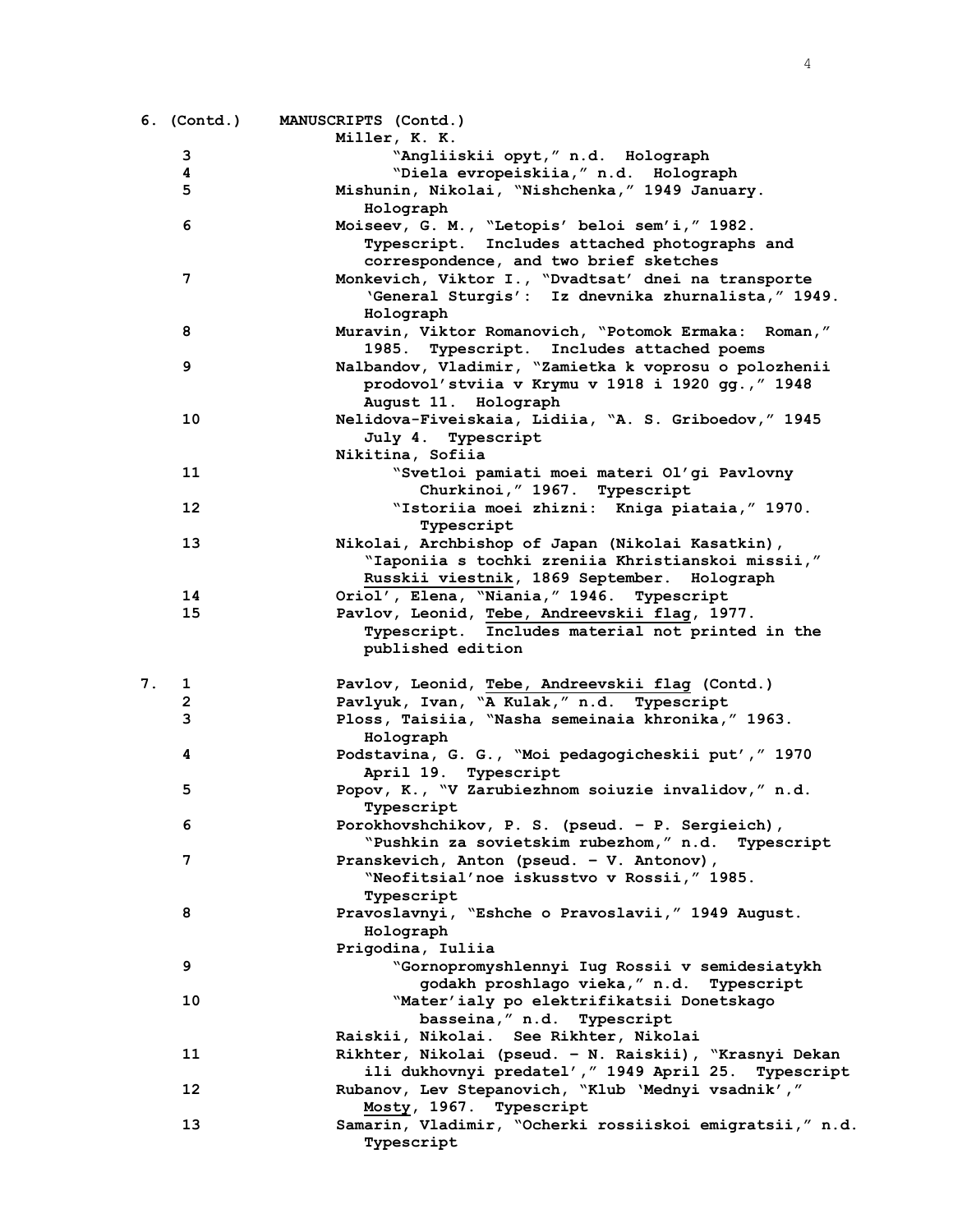|    |                | 7. (Contd.) MANUSCRIPTS (Contd.)                         |
|----|----------------|----------------------------------------------------------|
|    |                | Sergieich, P. See Porokhovshchikov, P. S.                |
|    |                | Severianin, A. See Znamenskii, A.                        |
|    | 14             | Sh., B. "Kto zhe oni? (Zapiski podsovetskogo             |
|    |                | reportera), " n.d. Holograph                             |
|    | 15             | Sheremet'ev, Mikhail Nikolaevich, "Kratkiia zamietki po  |
|    |                | istorii Drevnei Rusi," n.d. Holograph                    |
|    | 16             | Sibashko, T., "Mrachnye gody," 1990. Typescript          |
|    | 17             |                                                          |
|    |                | Smirnova-Maksheeva, T., "O Svetleishei kniagine          |
|    |                | Iur'evskoi," n.d. Typescript                             |
|    |                | Snezhin, B. See Sokolov, B. A.                           |
|    |                | Sofronov, S.                                             |
|    | 18             | "Mongoliia i aziatskiia narody S.S.S.R.," n.d.           |
|    |                | Holograph                                                |
|    | 19             | Pervyi piatiletnii plan, 1929-1935 gg., "n.d.            |
|    |                | Holograph                                                |
|    | 20             | "Vragi Rossii vneshnie i vnutrennie vtoroi               |
|    |                | poloviny deviatnadtsatogo stoletiia," n.d.               |
|    |                | Holograph                                                |
|    | 21             | "Vypiska iz knigo Konstantina Emel'ianova chudom         |
|    |                | perezhil Nikolaevskuiu rezniu, " n.d. Holograph          |
|    | 22             | Sokharev, Vasilii Kuzmich, "Altaisko-Kolumbiiskaia       |
|    |                | paseka, "1940 February. Typescript. Includes             |
|    |                | attached photographs                                     |
|    |                |                                                          |
| 8. | 1              | Sokoloff, Valentin A., "The Last Links," 1987 January    |
|    |                | 31. Typescript (memoirs)                                 |
|    | 2              | Sokolov, B. A. (pseud. - B. Snezhin), "Chto takoe        |
|    |                | kosmopolitizm," n.d. Typescript                          |
|    | 3              | Stenbock-Fermor, Ivan, "Memoirs of Ivan Count Stenbock-  |
|    |                | Fermor, " 1976 December. Typescript                      |
|    |                |                                                          |
| 9. | ı              | Stenbock-Fermor, Ivan, "Memoirs" (Contd.)                |
|    | $\overline{2}$ | Stepanov, Nikolai, "11 s 1/2 liet v Stalinskom 'raiu',"  |
|    |                | [1976]. Holograph                                        |
|    | 3              | Stogov, P. E., "Novaia elektro-dinamicheskaia gipoteza," |
|    |                | n.d. Typescript                                          |
|    | 4              | Tarasov, A. A., "Energiia, kak edinaia substantsiia      |
|    |                | vselennoi," n.d. Typescript                              |
|    |                |                                                          |
|    | 5              | Tarsaidze, A. G., "'Otstalaia' Rossiia," n.d. Holograph  |
|    | 6              | Teffi, N. (N. Lokhvitskaia), "Skazka," n.d. Holograph    |
|    | 7              | Tishchenko, N., "Velikoe pereselenie slavian," 1974.     |
|    |                | Typescript                                               |
|    | 8              | Tul'chinskii, K. N., "Doklad Gornago Inzhenera K. N.     |
|    |                | Tul'chinskago Kolonizatsionnomu Sovieshchaniiu, "1919    |
|    |                | January 17. Typescript                                   |
|    | 9              | Uralov, S. A., "Arkadii Arkanov: Roman," 1948 May 12.    |
|    |                | Typescript                                               |
|    | 10             | Vagin, E., "Chto sluchilos' s Bibliotekoi im. Gogolia v  |
|    |                | Rime?" 1984 January 2. Typescript                        |
|    | 11             | Valentinova, Aleksandra (pseud. of N. A. Tsitovich?),    |
|    |                | "Krest'ianskaia reforma Tsaria-Osvoboditelia i ee        |
|    |                | istoricheskie puti, "[1948]. Typescript                  |
|    | $12 \,$        | Vasilaki, Vladimir (pseud. - Nikolai Vasilevskii),       |
|    |                | "Sluchai so studentom: Rasskaz iz sovetskoi zhizni,"     |
|    |                | n.d. Holograph                                           |
|    |                | Vasilevskii, Nikolai. See Vasilaki, Vladimir             |
|    |                |                                                          |